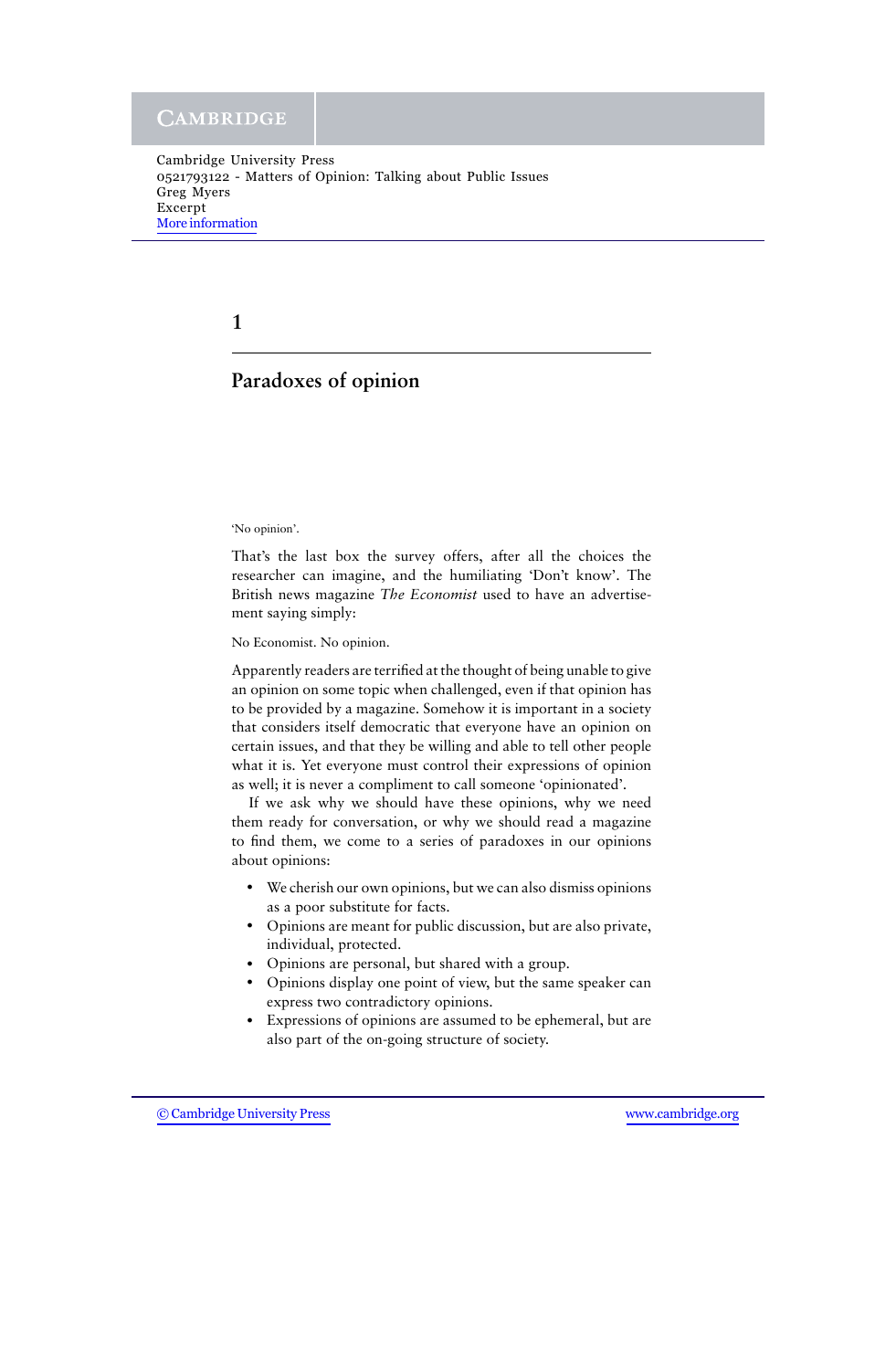2 Matters of Opinion

 Each individual expression of an opinion is limited to a particular space and time, but 'public opinion' has broad effects on national or global events.

In this book, I argue that all these paradoxes arise because we often overlook two aspects of opinions: opinions are always expressed in some interaction between two or more people, and opinions have to be collected and transmitted in some way to become public opinion. We need to look at how people say things, and how this saying is transformed, as well as what they say.

Imagine filling out a survey: there's a man with a clipboard on your front doorstep (he's standing one step below you, as you hold open the door), or a woman on a street in a shopping area (wary shoppers pass by quickly), or a voice on the phone interrupting your dinner, or a questionnaire arrives in the post and you sit with it at the kitchen table. When you respond you may want to impress the interviewer, or get rid of them, or present yourself as a certain type, or avoid revealing anything about yourself, or turn the conversation to something more interesting. The interviewee can treat the survey as a way of accomplishing any of these interactive goals.

The complexities of interaction are not restricted to surveys. A person may be expressing an opinion at a public meeting, or at a dinner party, or across an empty room at the television set. If we are interested in the distribution of opinions, how they are maintained and how they change, we need to know about these interactions too. When researchers, or readers of research, or policy-makers, or theorists of public opinion ignore this immediate context, and treat opinions as if they were things inside us, or as if they were things out there in the social structure, the opinions become puzzling. What seems straightforward enough, at the time and in the place we hear it and respond to it, gets caught up in problematic slides between opinion and fact, or gaps between the public and private, or irrational contradictions.

When I say opinion is a matter of interaction, it is not just my opinion. It has been emerging as sociologists discuss the construction of *facts*, as social psychologists question the concept of *attitudes*, as political philosophers try to define the *public sphere*, as conversation analysts look at *talk*, as media studies scholars look at *broadcast talk*, and as social scientists reflect on their use of *methods* such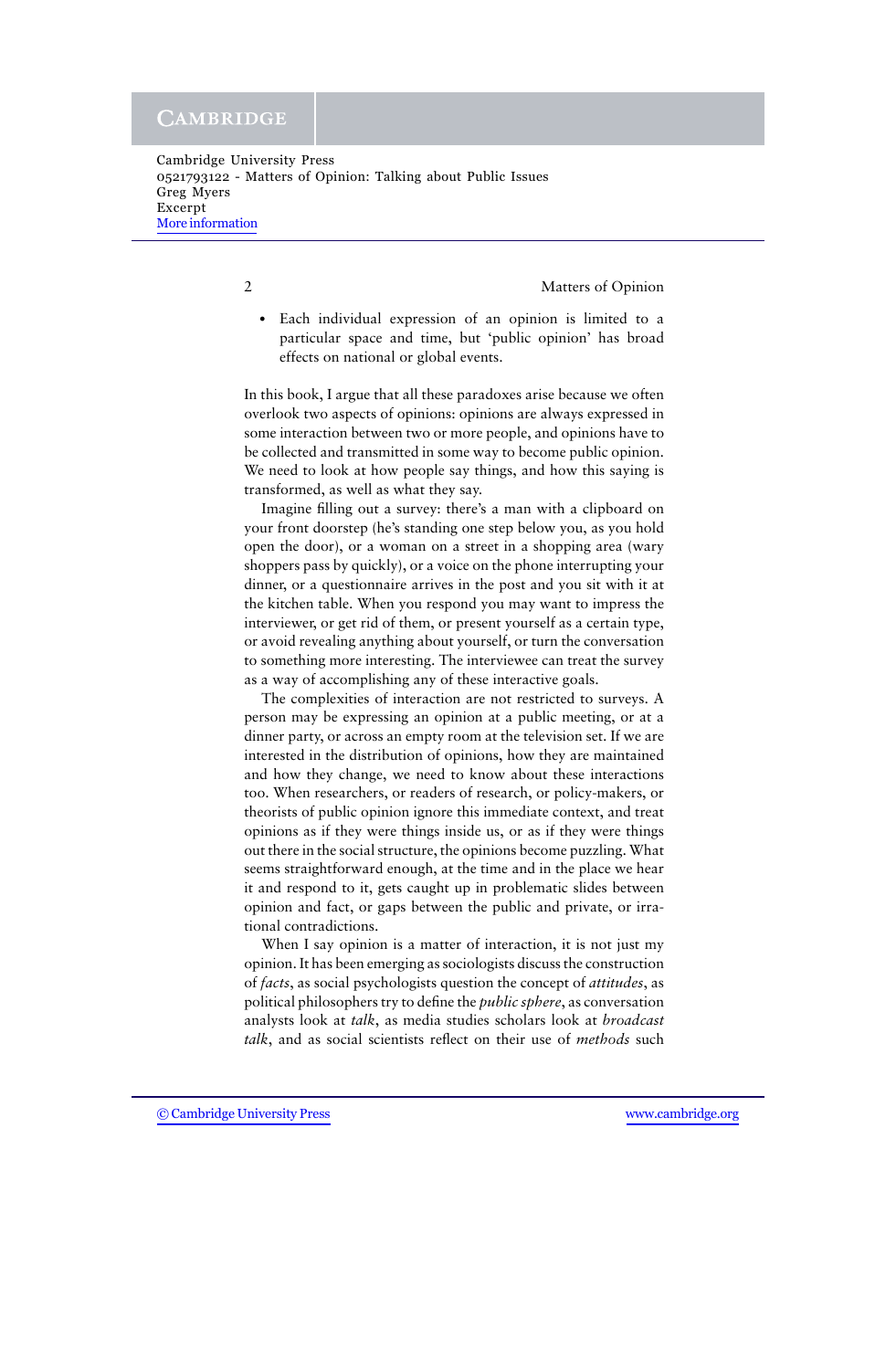Cambridge University Press 0521793122 - Matters of Opinion: Talking about Public Issues Greg Myers Excerpt [More information](http://www.cambridge.org/0521793122)

### Paradoxes of opinion 3

as interviews, oral history, focus groups, surveys, or experiments. I am not saying that the work of all these researchers converges, but they have all come to take seriously the particular ways opinions are expressed in context and transformed by media, whether television, tape, or paper and pencil. In the next chapter I will discuss analytical methods. In the rest of the book, I will present detailed analyses of specific cases in which opinions are expressed or packaged. But first, in this chapter, I will identify some of the strands of this wider research project by discussing each of the paradoxes I have raised and considering some of the wider implications of this approach, such as why opinions matter in the study of language, in the study of society, or in our own roles as citizens.

### **Facts and opinions**

In an early episode of the television situation comedy *Friends*, Phoebe, a stereotypical enthusiast for New Age beliefs, mentions in passing that the reality of evolution is a matter of opinion. Her friend Ross, who works as a palaeontologist in a natural history museum, is shocked by such an unwillingness to face facts. The situation becomes more and more comic, as he fills his briefcase with bones from the museum to demonstrate that evolution is something out there, not something conditional on anyone's belief or lack of belief. For Ross, Phoebe's resistance to facts is a barrier to any kind of talk about anything else. How can one talk to someone for whom *everything* is just a matter of personal opinion? ('Don't get me started on gravity,' Phoebe says). Surely there must be some distinction between matters of opinion and matters of fact?

The word *opinion* has multiple and complex meanings (see Myers 2002); in one sense it is 'just opinion', not knowledge or demonstration:

**Opinion** ... **1.** What one opines; judgement resting on grounds insufficient for complete demonstration; belief of something as probable or as seeming to one's own mind to be true (Dist. from *knowledge*, *conviction*, or *certainty*; occas. = *belief*.) (*OED*)

Opinions aren't facts. As Harvey Sacks remarks in his *Lectures on Conversation*, 'one of the characteristics of opinion is that it's something lay people are entitled to have when they're not entitled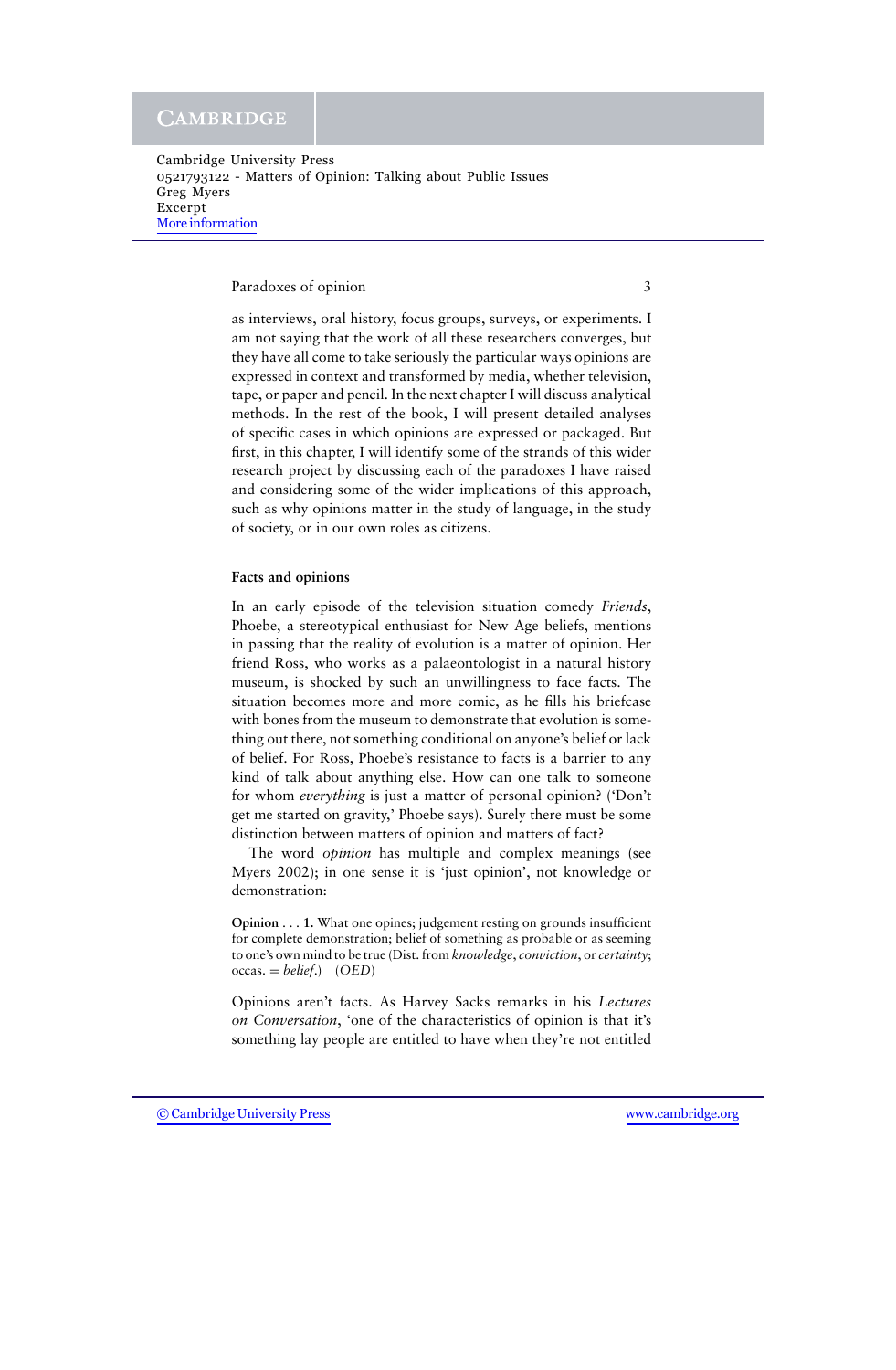Cambridge University Press 0521793122 - Matters of Opinion: Talking about Public Issues Greg Myers Excerpt [More information](http://www.cambridge.org/0521793122)

4 Matters of Opinion

to have knowledge' (1992: I.33). Everyone is entitled to their own opinion, on all those matters that are matters of opinion. One can, of course, disagree with the opinion they hold, but to deny their entitlement to have an opinion is to challenge their individual identity (that is why Phoebe gets so angry). Facts, on the other hand, are what people already agree on, what they can demonstrate; one doesn't need to argue about them, but just to inform people (that is why Ross gets angry). Facts are kept tidily on display for company in the living room; opinions are stacked up in a kind of back room, where company need not visit, and where they have no right to criticize.

Because of this long-standing opposition between facts and opinions (it can be found in Aristotle as well as on *Friends*), the meaning of *opinion* changes if the meaning of *fact* changes. And the meaning of *fact* has been changing, both in the academic study of science and in the way members of the public understand scientific facts. Some sociologists, historians, and philosophers of science have argued that scientific facts are established through social processes of persuasion (Latour and Woolgar 1979; Mulkay 1979; Brannigan 1981; Collins 1985; Latour 1987; Potter 1996). In this view, facts are something like opinions; instead of saying we believe a statement because it is a fact, these researchers say we hold a statement to be a fact because of the way we believe it (Woolgar 1988).

There have been ferocious arguments, in science studies and between science studies and scientists, about this view of science as socially constructed (for one of the most interesting and readable responses from scientists, see Dunbar 1995). These disputes would not matter to most non-scientists (or to scientists) if they were confined to the academic fields of science studies. But issues of expert and lay fact and opinion appear in all areas of our lives, from financial predictions to radiation risks to nutrition. A statement given the authority of an expert is another of the senses of *opinion* given in the *OED*:

**3.** The formal statement by an expert or professional man of what he thinks, judges or advises on a matter submitted to him; considered advice.

Experts have their own rhetorical strengths and their own institutional channels. As Walter Lippmann observed, in his classic essay on the formation of public opinion, 'Except on a few subjects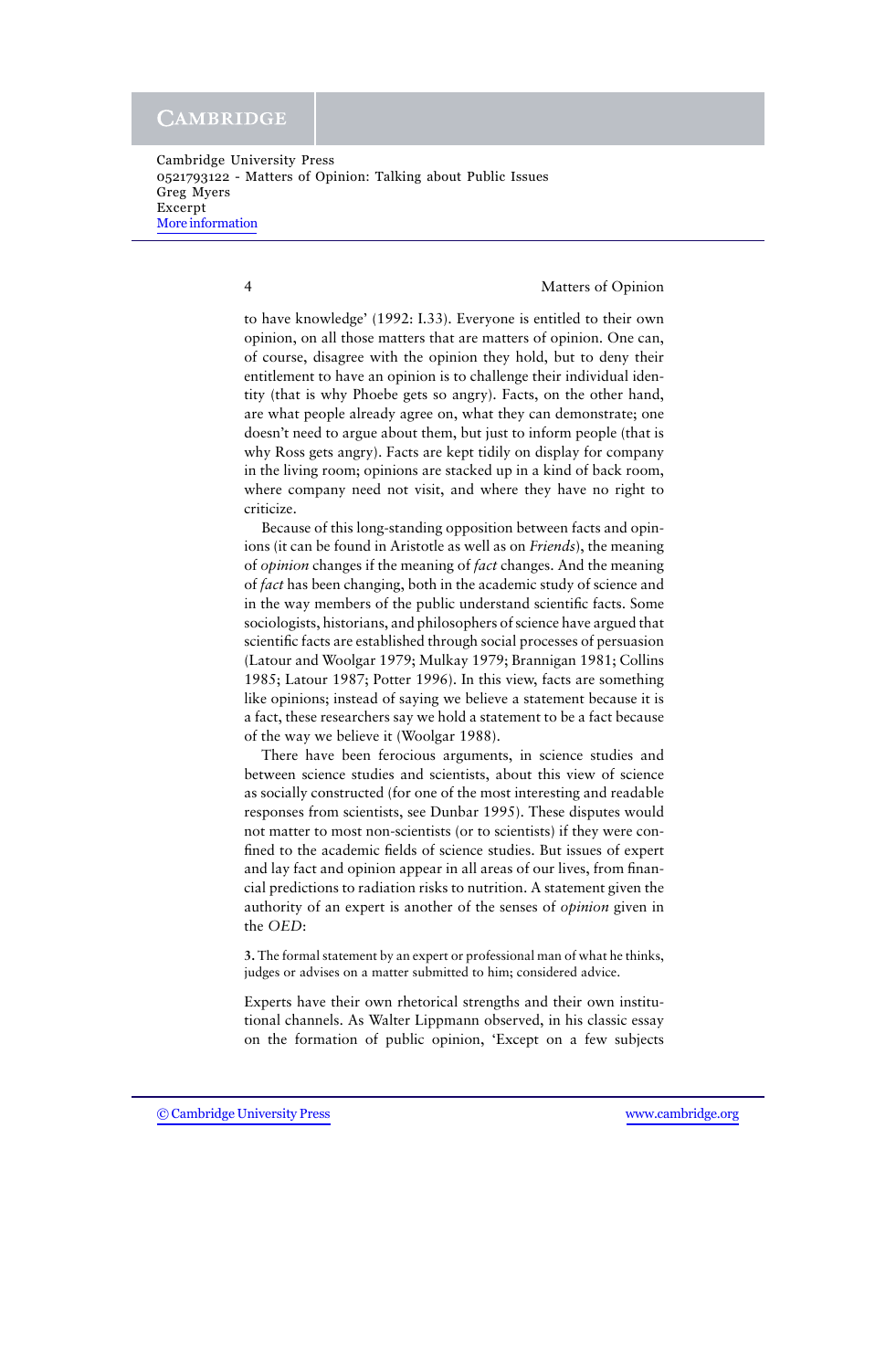### Paradoxes of opinion 5

where our own knowledge is great, we cannot choose between true and false accounts. So we choose between trustworthy and untrustworthy reporters' (1922). But experts do not settle the matter; their assertions just lead to further rhetoric about their trustworthiness, their own motives, limitations, and biases (see Chapter 8). If we want to pursue the ways the boundary between fact and opinion is drawn, we need to look at how claims are made and supported as people talk, what they take and don't take as a matter of opinion.

### **Private and public**

There is something personal and distinctive about your own opinion, in the dictionary sense of 'what one opines'. It is yours, it is different from that of other people, and it is part of what marks you as an individual, like your style of dress or hair. But the *OED* has another sense of *opinion*, besides the sense opposed to fact and the sense associated with experts: as something collective and social.

**Opinion** ... **b.** what is generally thought about something. Often qualified by *common*, *general*, *public*, *vulgar*. (*OED*)

When *opinion* is used in this sense, it is apparently both generalized and potentially criticized. The *common opinion* is just what one doesn't want to have, and *vulgar opinion*, in the sense *vulgar* now has, would be even worse. And yet for all this denigration, public opinion has an essential role in any democratic society. Democratic states depend on representation, and what the representatives represent is some form of the will of the people (Barber 1996). The will of the people is not just the sum of the opinions of individuals; it is assumed to be something collective, more considered, less ephemeral (see Chapter 4). Hannah Arendt traces the very idea of opinion to the American and French Revolutions and says that these events taught a cautionary lesson:

Even though opinions are formed by individuals and must remain, as it were, their property, no single individual – neither the wise man of the philosophers nor the divinely informed reason, common to all men, of the Enlightenment – can ever be equal to the task of sifting opinions, of passing them through the sieve of intelligence which will separate the arbitrary and idiosyncratic, and thus purify them into public views. (Arendt 1963)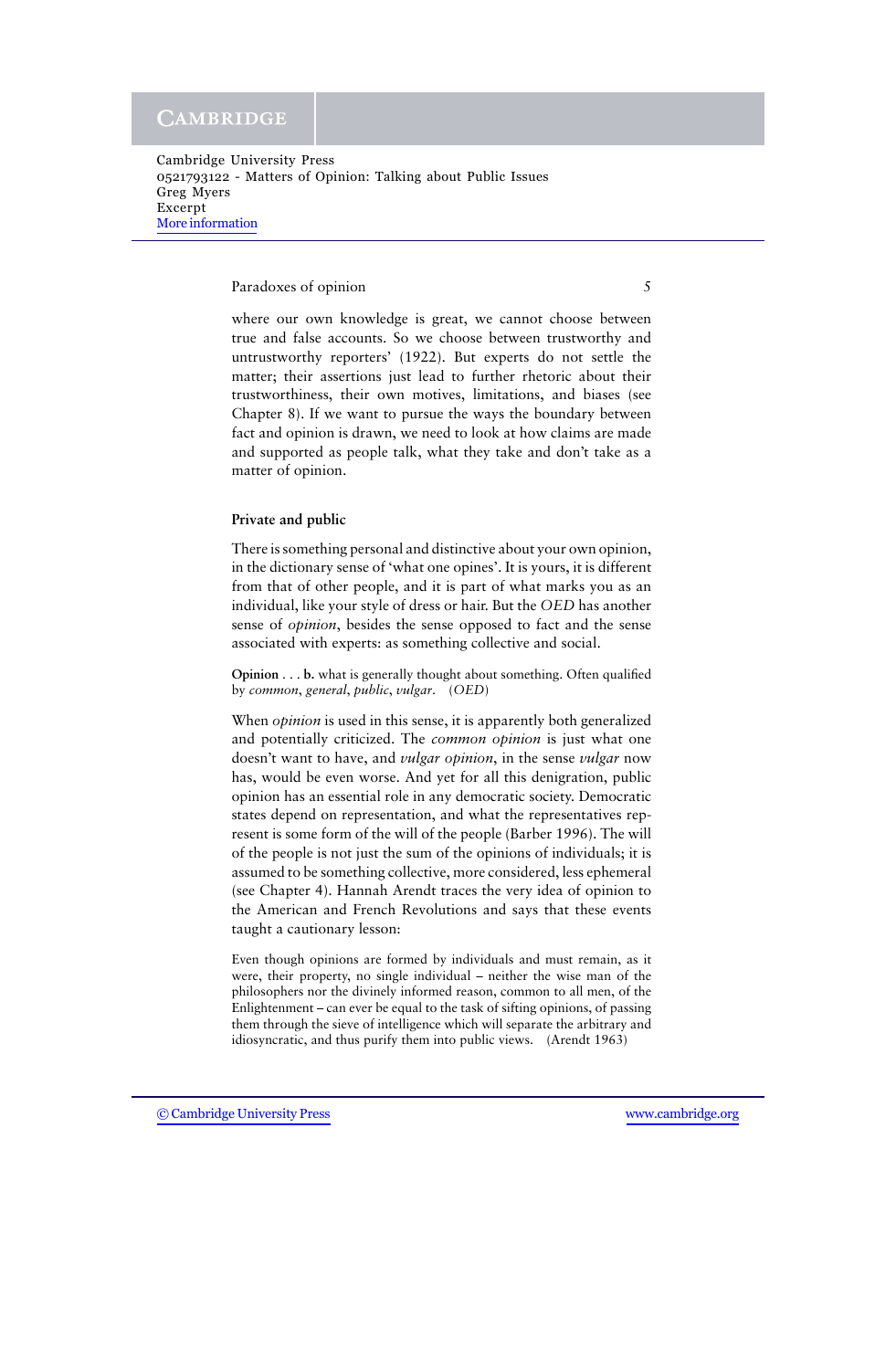Cambridge University Press 0521793122 - Matters of Opinion: Talking about Public Issues Greg Myers Excerpt [More information](http://www.cambridge.org/0521793122)

6 Matters of Opinion

What sort of forum best provides for this sifting of opinion? It's clearly not Congress or Parliament (though Arendt argues the Senate was intended for just this purpose), not newspaper editorials or leading articles, not 30-second election spot advertising, not public enquiries, not private talk over coffee or a beer. Much of the academic debate on possible forums has followed from Jurgen Habermas's argument that there is and should be a *public sphere* apart from the state and the market; Habermas first developed this argument in an early book, and it has been much debated since it was translated into English as *The Structural Transformation of the Public Sphere* (1962/1989). He gives a historical sketch to show how the word *public* shifted from being associated with the court (public vs. private authority) to it being associated with the kind of discussion and opinion found in coffee houses and newspapers emerging in the eighteenth century. He then argues that this emerging forum for discussion was colonized by mass media such as large newspapers or broadcasters, so that discussion, when freed from the state and the church, becomes dominated by commercial interests.

There are many controversial aspects of this overview (Dahlgren and Sparks 1991; Calhoun 1992; McGuigan 1998; Sparks 1998), including the idealization of one stage and class of bourgeois society, and the view of mass media as one-way, centralized, and manipulative. John Thompson (1995) distinguishes between the public imagined by Habermas, one defined by its separateness from the state and openness to discussion, and a new sphere opened up by electronic media: 'These new media create a new kind of publicness which consists of what we might describe as *the space of the visible*' (1995: 245). An example of an intervention in 'the space of the visible' might be a television report on road protesters (Szerszynski 1999) – an apparently local and procedural issue of building a road becomes a public issue of values because we *see* it.

There are also questions about what issues are matters of public as opposed to personal concern. Feminists extending these discussions (Fraser 1992) have argued that the idea of a single unitary public sphere is itself gendered. It is not just that men have opportunities and models that enable them to dominate much of public discussion, and that they therefore have a disproportionate amount of influence. More fundamentally, the realm of 'public affairs' has been defined as excluding domestic and affective realms as the affairs of women,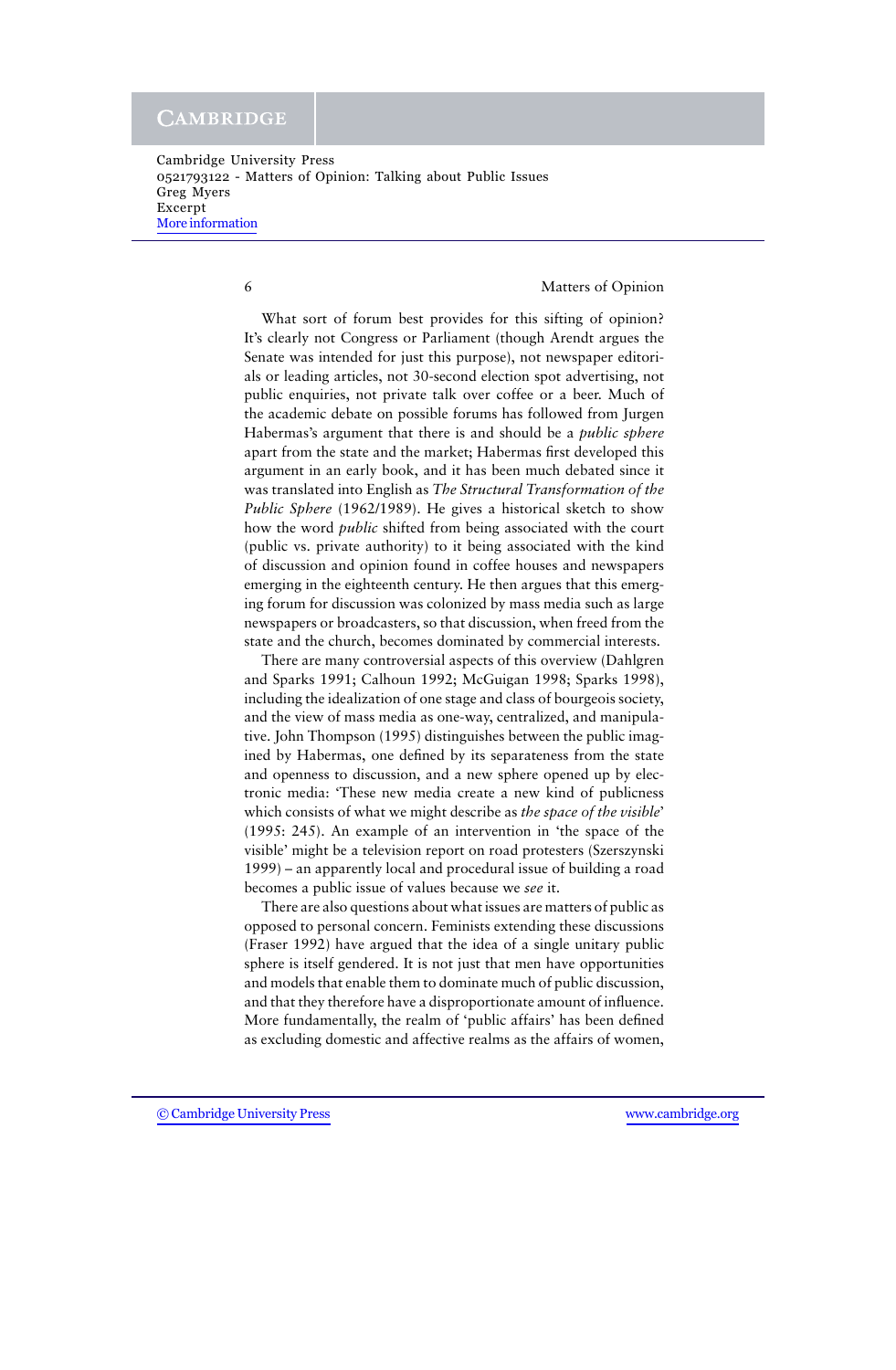Cambridge University Press 0521793122 - Matters of Opinion: Talking about Public Issues Greg Myers Excerpt [More information](http://www.cambridge.org/0521793122)

### Paradoxes of opinion 7

and the preferred style of discussion privileges a gendered idea of rationality (Young 1996). Lauren Berlant has argued that what has developed in the US is an 'intimate public sphere': 'No longer valuing personhood as something directed toward public life, contemporary nationalist ideology recognizes a public good only in a particularly constricted nation of simultaneously lived private worlds' (Berlant 1997: 5). In this view, the blurring of the boundary of public and private is not a liberating expansion of the political, but a contraction of what is public. Institutions of opinion play their part in making isolated people spectators to citizenship.

These realms of public and private, civic and domestic, masculine and feminine are not just matters of political theory; people refer to available categories and draw on them when talking in groups and when presenting themselves. In a group recruited from women picking up toddlers at day care, a woman says 'as a mother you just tend to step back from it'; in a group of male small-business owners, a couple weeks later in a nearby city, a man justifies his own list of concerns in terms of specialist knowledge from his job: 'working as I do in the petrol industry, I have to think of . . .' These approaches suggest that we must be careful not to take the 'public' in 'public opinion' as given (see Chapter 10). The ways people define the public can vary with different experiences, different purposes, and different forums. The boundaries of public and private are also open to moment-to-moment negotiation, as participants decide what is appropriate to say next.

#### **Individual opinions and group identities**

The reason a survey researcher asks for your view is that you are assumed to have one as an individual, potentially a different one from that of the next person down the street. But the organization doing the survey is only interested because this response can stand for many others. As an old textbook on public opinion research put it, 'Opinions cluster by groups: regional, national origin, race, religion, urban-rural status, and social class or status. Consciously or unconsciously people tend to identify with such groups as these (and many more specific ones: unions, trade associations, sporting clubs, and so forth) and to draw their opinions from these identifications' (Lane and Sears 1964: 2). There are two claims here,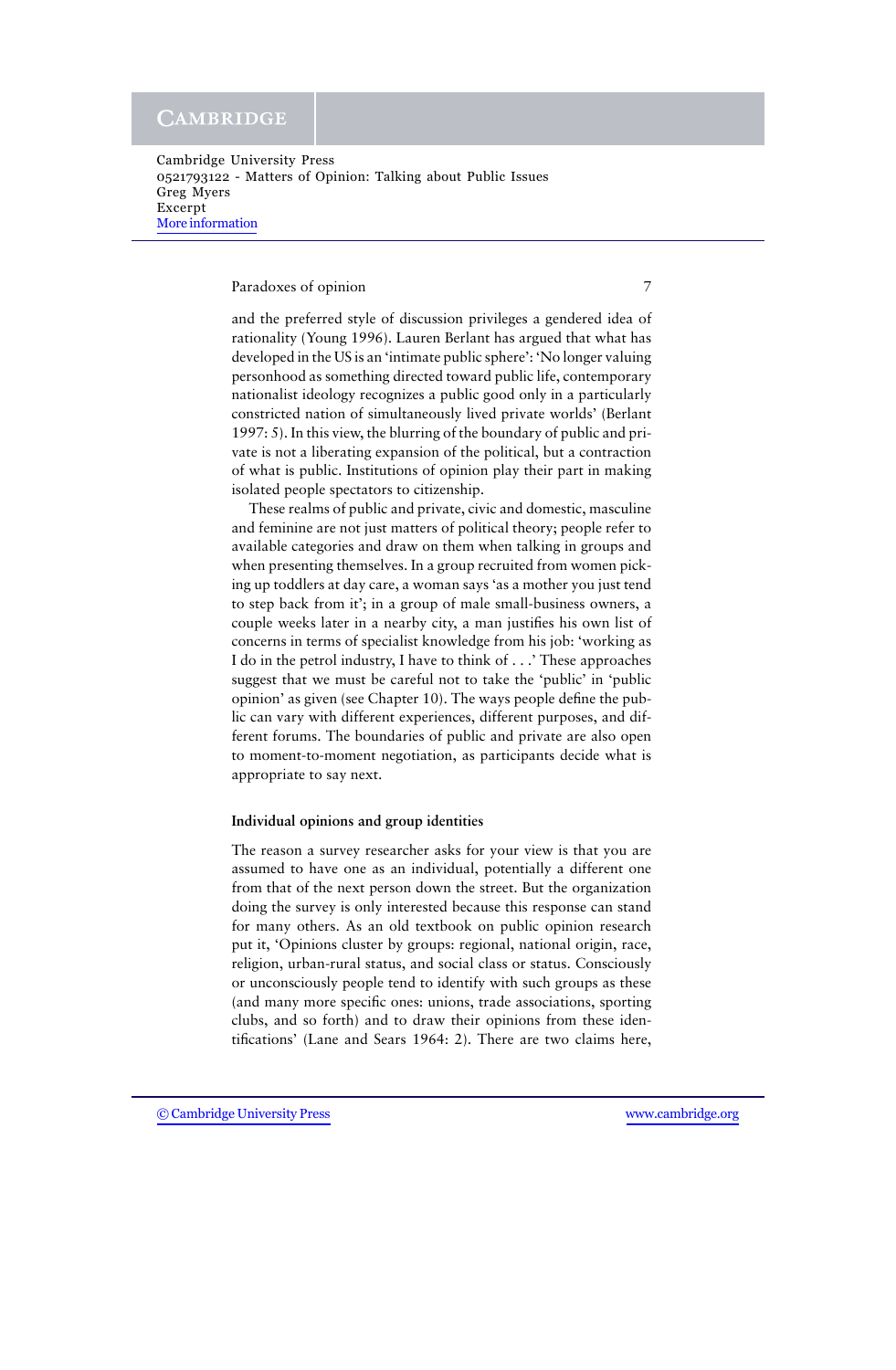Cambridge University Press 0521793122 - Matters of Opinion: Talking about Public Issues Greg Myers Excerpt [More information](http://www.cambridge.org/0521793122)

8 Matters of Opinion

that the opinions correlate with group membership, and that the identification with the group shapes the individual opinion. These claims relate to an underlying political purpose of public opinion research in its formative period; the relation of the individual to the group opinion is a major problem for the American liberalism of the 1950s, and for the research on opinion that developed in this climate (e.g., Katz and Lazarsfeld 1955). If individuals generally conform to groups, how can they be said to hold an opinion? If they don't conform to groups, how can single statements of opinion be aggregated or generalized at all?

Researchers have often turned for an answer to these questions to social psychological work on the ways groups shape individuals. But this work deals with attitudes, not opinions. The terms *opinion* and *attitude* are often used interchangeably in other fields, but for these social psychological researchers they are distinct. 'Attitude is a psychological tendency that is expressed by evaluating a particular entity with some degree of favor or disfavor' (Eagly and Chaiken 1993: 1). Opinions are the cognitive, affective, or behavioural responses that reveal these underlying psychological attitudes. In this view, opinions are indeed tied to a particular situation, and may be transitory, as I have been arguing, but attitudes are carried by individuals, and remain stable over time. The social psychological distinction is a useful corrective to methods that would mistake the instrument (polls, focus groups, experiments) for the entity itself. But from the point of view of discourse analysis, there are no grounds to propose or know about such entities as attitudes (or traits, emotions, or habits), apart from the way they are manifested in discourse and action (Potter and Wetherell 1987).

I need, then, a view that defines the self in terms of how it emerges in social interactions and I find such a view in the work of Erving Goffman (1959; 1963; 1971). Goffman conceived of the self as a role each of us plays, a way we present ourselves in encounters with others. This presentation varies from situation to situation, so that, for instance, a waiter may have a very different manner in the kitchen and out in the dining room taking orders from guests; Goffman was fascinated with the possible gap between 'frontstage' and 'backstage' performances. These performances take work, a constant attention to the way we stand or pass someone, say hello or good-bye, tell stories, or look away. Even our sense of what is real and what is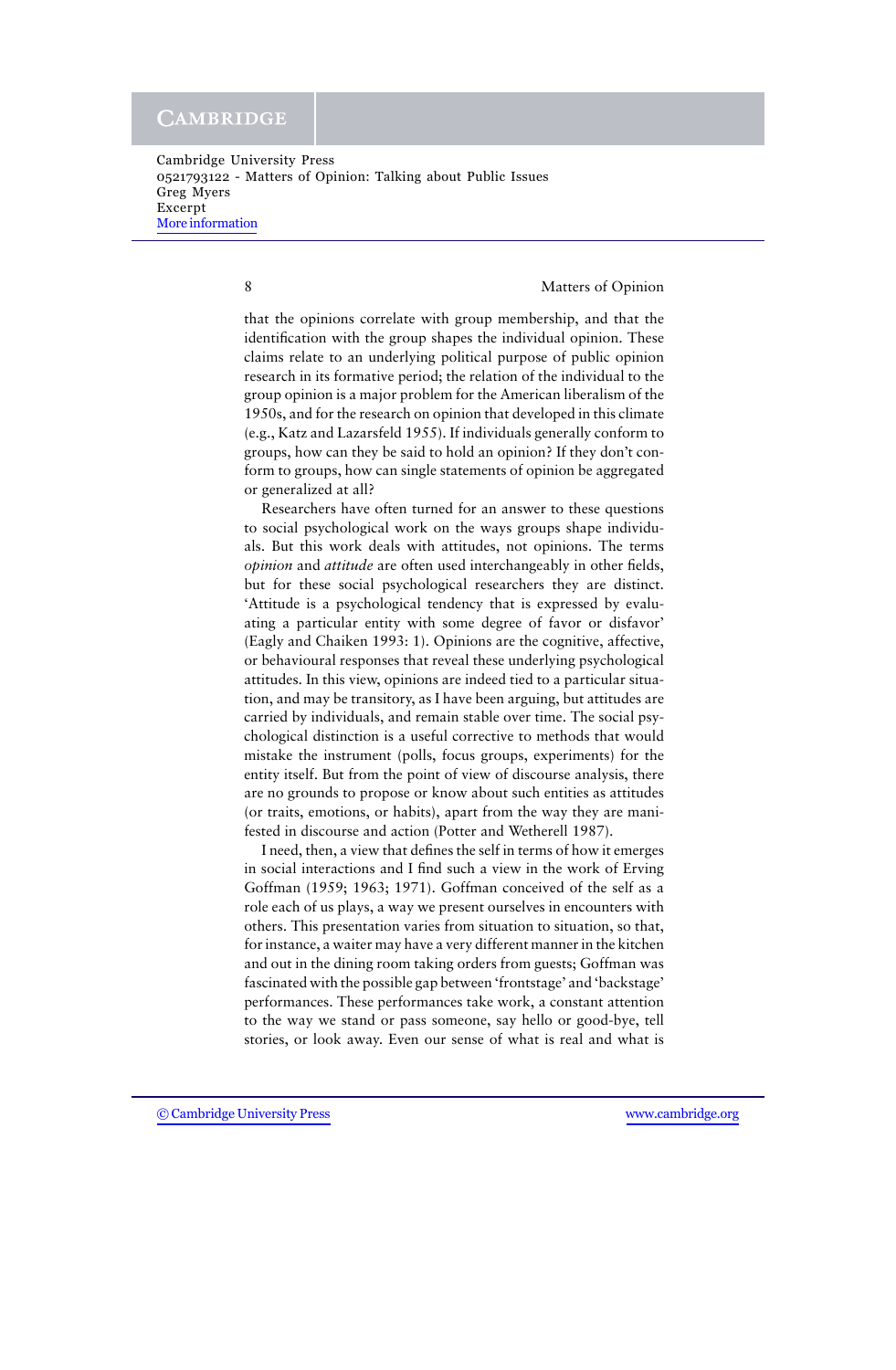#### Paradoxes of opinion 9

just practice, a joke, or a game is a matter of signals we give off and interpret moment to moment (Goffman 1974). Goffman also suggested that participants in interaction could take on different roles, so that I might shift, for instance, between speaking for myself and voicing the concerns of others, between being the person who is being talked to and being an eavesdropper. I will discuss these distinctions in Chapter 2 and Chapter 7.

Goffman's work has had its critics, who have seen it as individualistic, or unsystematic, or limited in its central metaphors (as we will see in the next section). But it has remained enormously influential, as it has been extended to other fields (Meyrowitz 1985; Drew and Wootton 1988; Malone 1997). After reading Goffman, it is hard to imagine a naive self who simply reveals pre-existing opinions to a neutral stranger who asks for them. Normal people are quite capable of managing the impressions they give; indeed people who cannot manage these impressions are considered abnormal (mental health institutions are another area of Goffman's interest). We will see this self-presentation in the talk about experts in Chapter 8, the phone-ins in Chapter 9, and the analysis of vox pop interviews in Chapter 10.

Much of the painstaking work of quantitative public opinion research is an attempt to get around these little dramas of selfpresentation, to bracket them off as a kind of bias so that one can get to the real opinions underlying them (See Chapter 4). But if we take Goffman's project seriously, we see that self-presentation is not methodological noise to be corrected, it is an inevitable part of any elicitation of opinion. The very fact that people produce opinions is a matter of self-presentation. Walter Bagehot noted more than a hundred years ago that people would obligingly produce opinions even where they could not have had any opinion before: 'It has been said that if you can only get a middle-class Englishman to think whether there are "snails on Sirius", he will soon have an opinion on it. It will be difficult to make him think, but if he does think, he cannot rest in a negative, he will come soon to some decision' (quoted in Lippmann 1922: 224). Bagehot takes this as an indication that the middle-class Englishman (like the reader of *The Economist* apparently) likes to have opinions. We on the other hand might take it as an indication of the way a question projects the possibility of an opinion for the answerer to take up. Constraint on opinions is